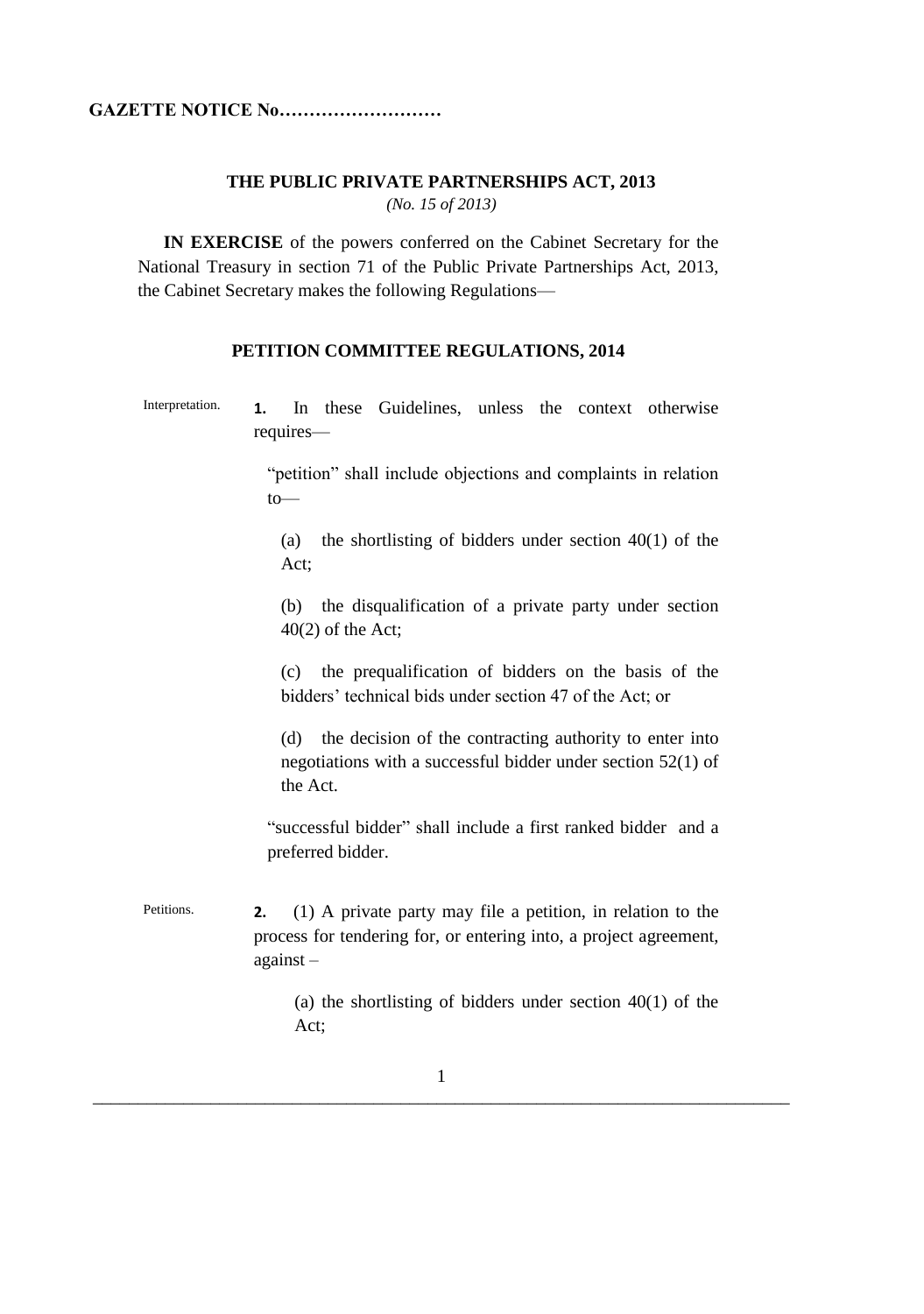(b) the disqualification of a private party under section 40(2) of the Act;

(c) the prequalification of bidders on the basis of the bidders' technical bids under section 47 of the Act; or

(d) the decision of the contracting authority to enter into negotiations with a successful bidder under section 52(1) of the Act.

(2) Where a private party files a petition with the Petition Committee in relation to a decision by a contracting authority specified under paragraph (1), that private party shall file the petition within fifteen days of the.

Register. **3.** (1) The Petition Committee shall establish a register to be known as the Petition Register into which the Petition Committee shall cause to be entered the details of each petition.

> (2) When a petition is filed with the Petition Committee, the Petition Committee shall assign the petition a serial number before the petition's details are entered into the Petition Register

Notification of contracting authorities. **4.** (1) When a petition is filed before the Petition Committee, the Petition Committee shall notify the contracting authority within three working days in writing.

> (2) The petition Committee may notify a contracting authority of the filing of a petition out of time if it is not possible to make the notification within time.

Service on respondents. **5.** (1) The Petition Committee shall require a petitioner to serve the respondents with a copy of the petition and file an affidavit of service with the Petition Committee within three working days of filing the petition.

> (2) The Petition Committee may, after a petition has been filed, require a petitioner to—

(a) provide additional details; and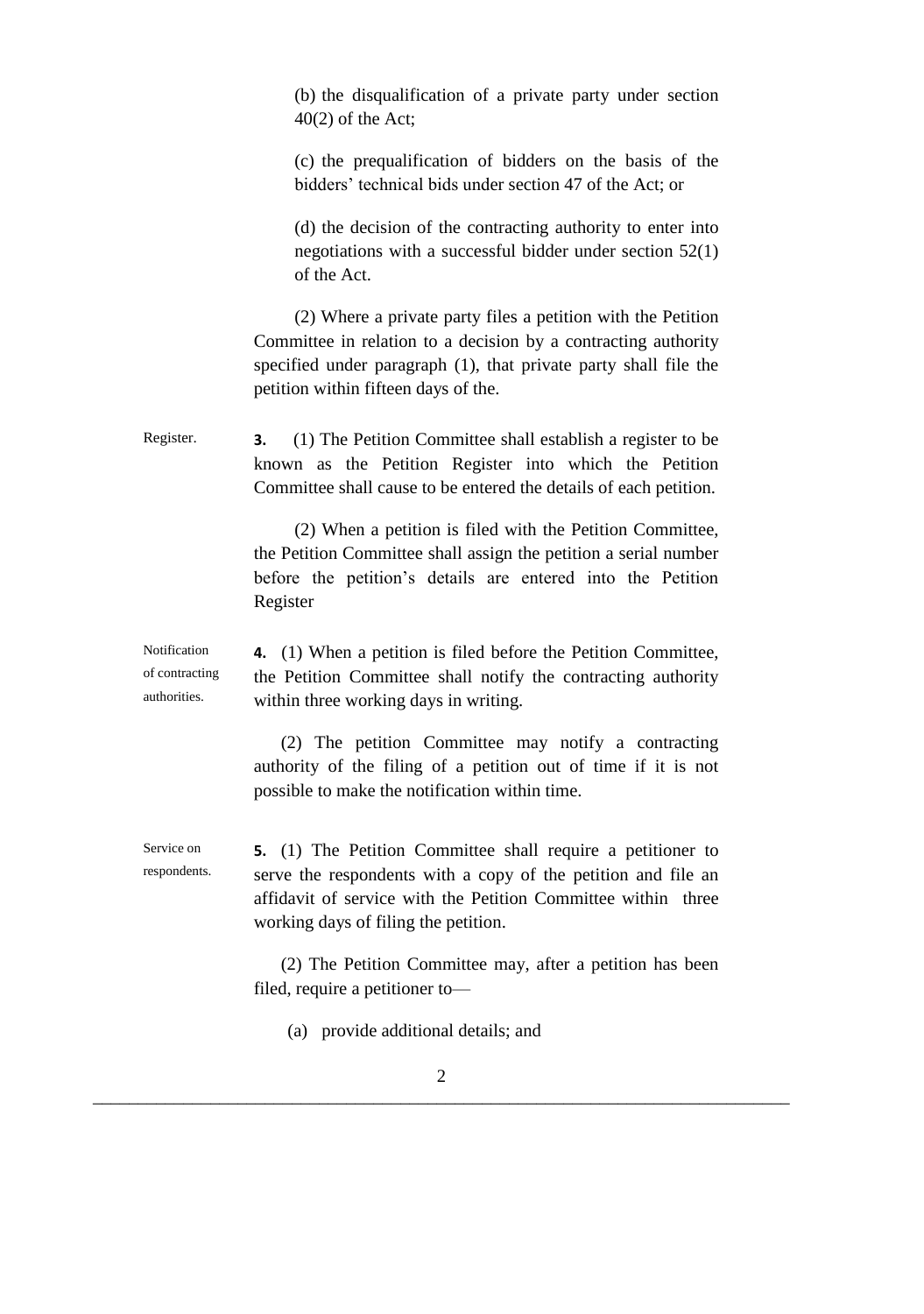(b) submit a list of experts or witnesses.

Response by respondents. **6.** A respondent who has been served with a petition shall— (a) file a response within seven working days of service;

and

(b) provide additional information to the Petition Committee including documents prescribed under Parts 7 and 8 of the Act as may be required by the Petition Committee.

| Abandoning    | 7. (1) A petition shall be deemed to have been abandoned |  |  |  |                                                     |  |
|---------------|----------------------------------------------------------|--|--|--|-----------------------------------------------------|--|
| or            | where—                                                   |  |  |  |                                                     |  |
| withdrawing a |                                                          |  |  |  |                                                     |  |
| petition.     |                                                          |  |  |  | (a) the petitioner fails to serve the respondent or |  |

- (a) the petitioner fails to serve the respondent or respondents with a copy of the petition within the prescribed time;
- (b) the petitioner fails to provide details required under the Act when filing a petition; or
- (c) the petitioner fails to attend a hearing when required to do so by the Petition Committee.

(2) Where a petition is deemed to have been abandoned, the Petition Committee shall dismiss the petition and notify the petitioner and the respondent or respondents that the petition has been dismissed.

(3) A petitioner may withdraw the petition by notice in writing to the Petition Committee at any time before the Petition Committee determines the petition.

(4) Where a petitioner has withdrawn a petition, the Petition Committee shall notify the other parties in writing of the withdrawal.

(5) Where a respondent does not file a response, the Petition Committee may determine the petition on the basis of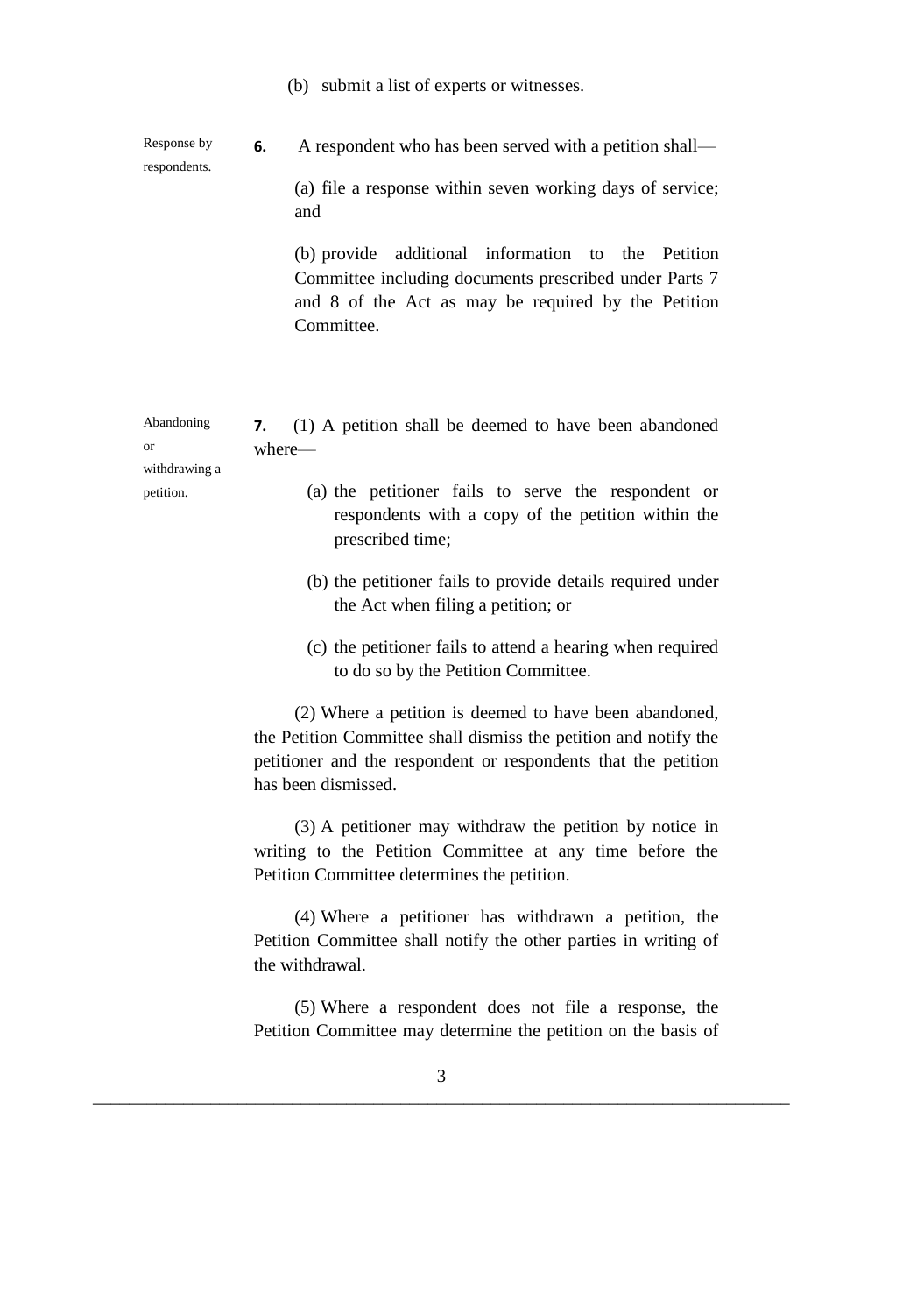the documents filed in relation to the petition.

Forms and fees. **8.** (1) A petition shall be filed in the prescribed form as set out in the First Schedule.

> (2) Despite the generality of paragraph (1), a petitioner shall provide the following information when filing a petition—

- (a) the name and address of petitioner;
- (b) the name and address of respondent or respondents;
- (c) the tender name and reference number;
- (d) the decision complained of;
- (e) the date of the decision;
- (f) copies of relevant documents;
- (g) the grounds for the petition; and
- (h) affidavits in support of the petition which may include sworn witness statements.

(3) The Petition Committee may charge fees in respect of the following—

- (a) filing charges;
- (b) adjournment charges;
- (c) expert expenses; or
- (d) other administrative charges;

(4) The fees charged by the Petition Committee shall be as prescribed in the Second Schedule.

Suspension of a tender **9.** (1) Where a petition has been filed, the tender process shall not be suspended.

process.

(2) Despite paragraph (1), a tender may be suspended by the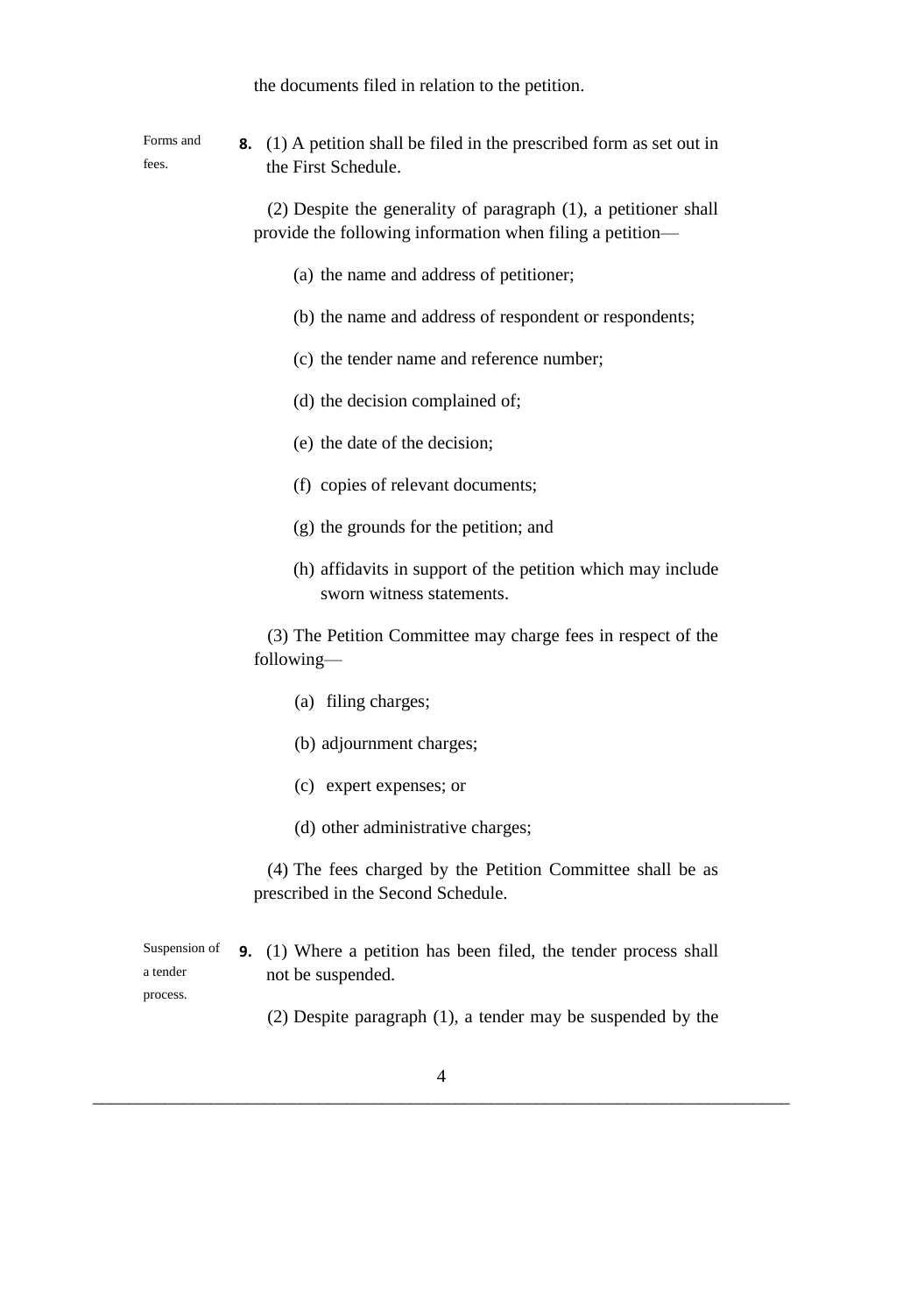|                            | Petition Committee where-                                                                                                                                                                                                                                                                                                            |  |  |
|----------------------------|--------------------------------------------------------------------------------------------------------------------------------------------------------------------------------------------------------------------------------------------------------------------------------------------------------------------------------------|--|--|
|                            | (a) the petition is against the decision of the contracting<br>authority to enter into negotiations with the preferred<br>bidder; or                                                                                                                                                                                                 |  |  |
|                            | (b) the Petition Committee determines it is just to do so.                                                                                                                                                                                                                                                                           |  |  |
| Preliminary<br>objections. | (1) If a respondent objects to a petition, he or she may file<br>10.<br>a preliminary objection.                                                                                                                                                                                                                                     |  |  |
|                            | (2) Where a person files a preliminary objection to a<br>petition, that person shall file the preliminary objection within<br>three working days of service of the petition by the petitioner.                                                                                                                                       |  |  |
|                            | (3) The Petition Committee shall hear and determine a<br>preliminary objection within seven days of the objection being<br>filed.                                                                                                                                                                                                    |  |  |
| Financial<br>bids.         | <b>11.</b> (1) The contracting authority shall return unopened<br>financial bids of bidders whose technical bids have not been<br>prequalified, after fifteen days of the invitation of prequalified<br>bidders under section $48(1)$ of the Act, where a petition has not<br>been filed by a private party in relation to a tender. |  |  |
|                            | (2) Where a private party files a petition with the Petition<br>Committee, within the prescribed time after the prequalification<br>of bidders on the basis of the bidders' technical bids under<br>section 47 of the Act, a contracting authority shall retain the<br>financial bids of all the bidders.                            |  |  |
|                            | (3) The contracting authority shall return unopened<br>financial bids of bidders whose technical bids have not been<br>prequalified under section 47 of the Act after the Petition<br>Committee has determined the petition or petitions in relation to<br>the tender.                                                               |  |  |
| Negotiations.              | (1) The contracting authority shall enter into<br>12.<br>negotiations with the successful bidder after fifteen days of the<br>declaration of the first ranked bidder, where a petition has not<br>been filed with the Petition Committee by a private party in                                                                       |  |  |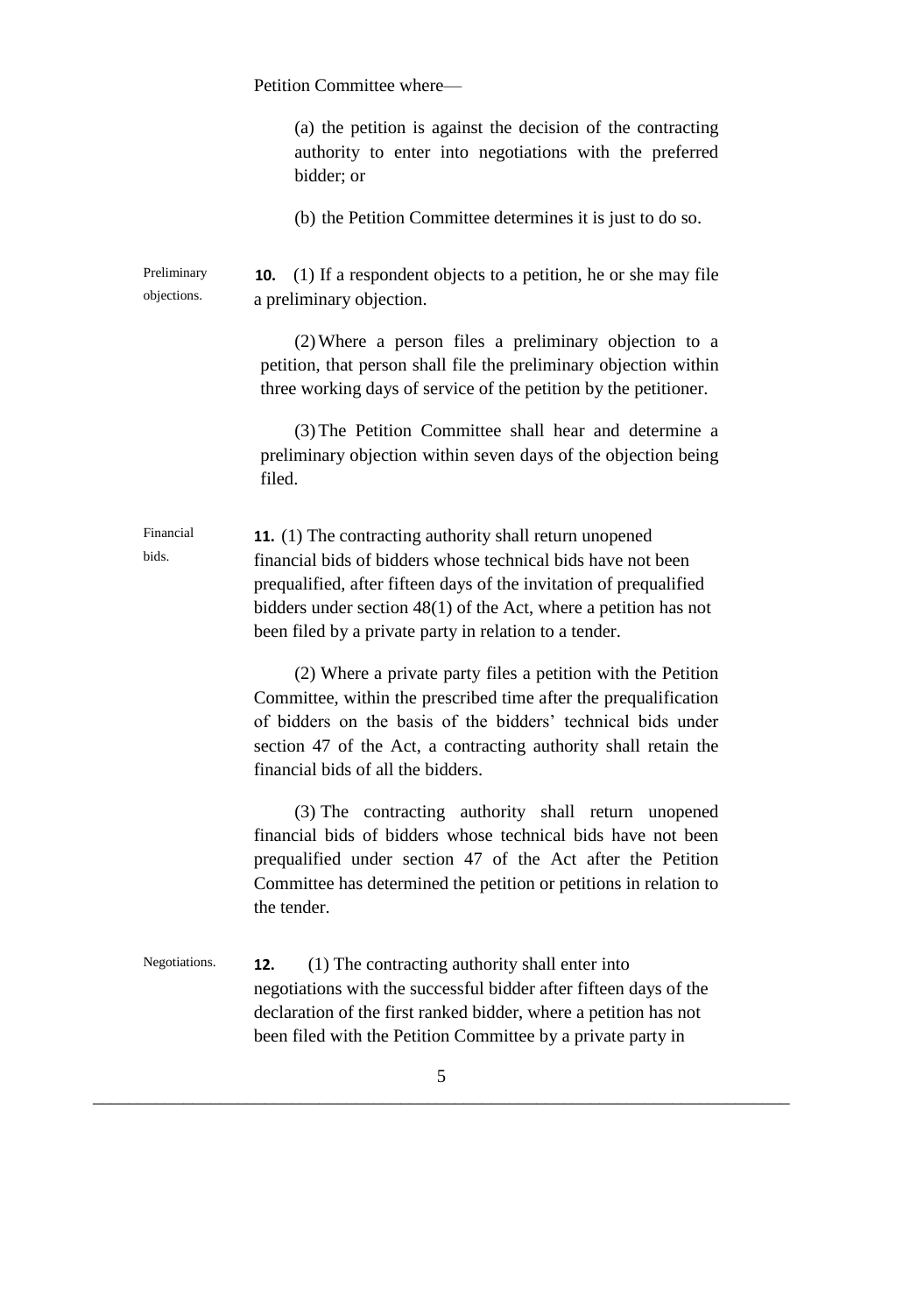relation to a tender.

(2) A contracting authority shall not enter into negotiations with a successful bidder where a private party has filed a petition in relation to the tender with the Petition Committee within the prescribed time.

(3) Despite paragraph (2) contracting authority may enter into negotiations—

(a) with a successful bidder if the petition is dismissed by the Petition Committee before a determination is made; or

(b) with a successful bidder if the Petition Committee determines the petition in favour of the successful bidder.

(4) Where a petition has been filed with the Petition Committee in relation to a tender, the contracting authority shall request all bidders who have prequalified under section 47 of the Act to extend the validity of their bids until the petition or petitions in relation to the tender has or have been determined.

Quorum. **13.** (1) Where a petition has been filed the quorum of the business of the Petition Committee shall be at least half of the members.

> (2) Where for any reason the members present at a meeting of the Petition Committee do not constitute a quorum, that meeting shall be postponed until a quorum can be formed.

Hearings. **14.** (1) The Petition Committee shall notify the parties to a petition of the time and place of a hearing in relation to the petition at least seven days before the hearing is held.

> (2) The petition shall be heard in public except where the Petition Committee determines that a matter or a portion of the hearing shall be heard in camera.

> (3) The Petition Committee shall hold a hearing to consider the petition within fourteen days of the filing of responses by respondents unless the Petition Committee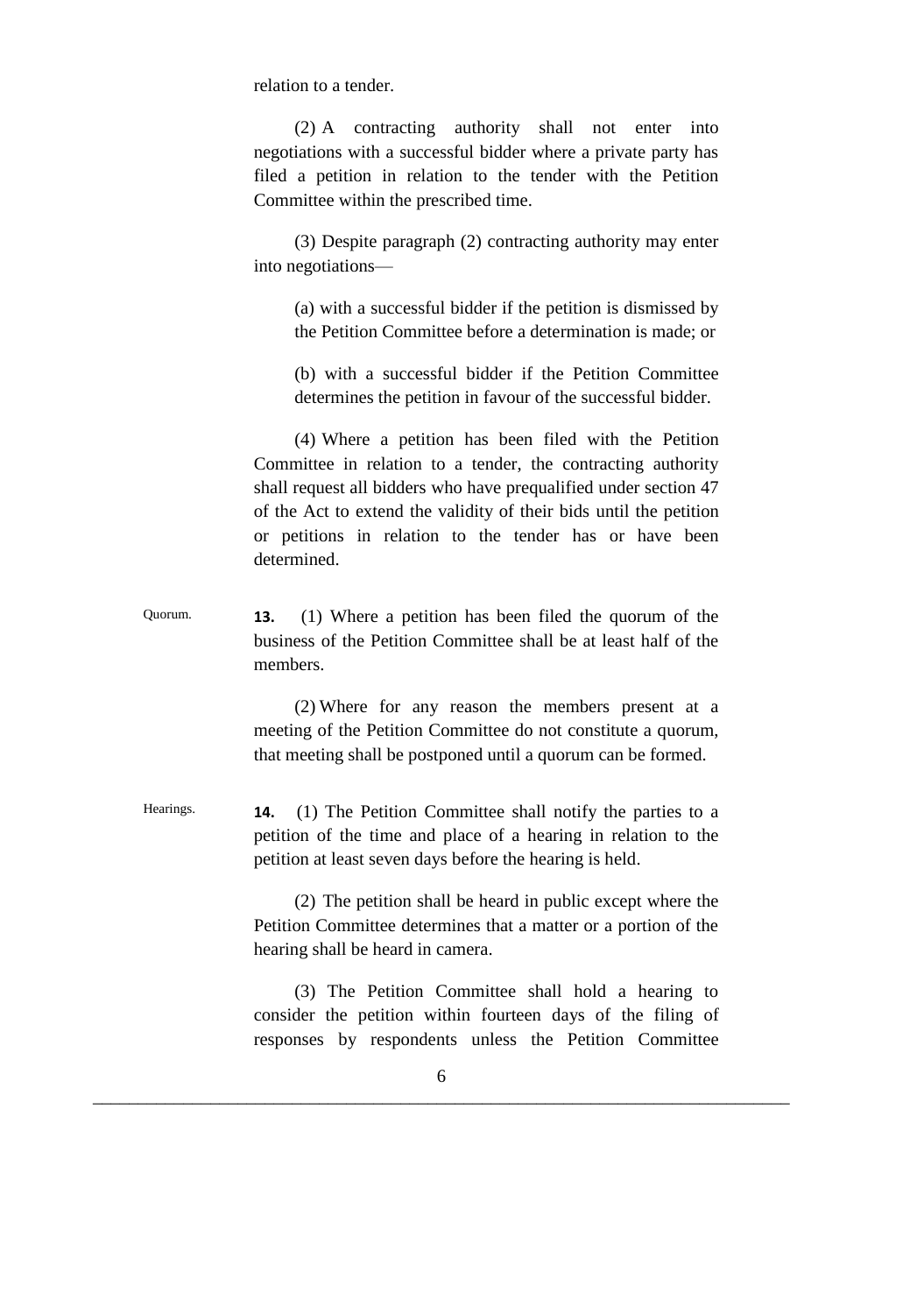determines that the hearing should be held out of time.

Chairperson to convene meetings. **15.** The Chairperson of the Petition Committee shall convene meetings of the Committee by notice in writing. Conflicts of interest. **16.** (1) Where a member of the Petition Committee has a personal or fiduciary interest in a project, proposed contract, or any matter in relation to a petition, that member shall declare the interest at the first meeting of the Committee at which that member is present where the petition is considered. (2) A member's declaration of a conflict of interest shall be recorded in the minutes or the proceedings of the Petition Committee. (3) A member who has declared his or her conflict of interest shall not participate in the hearing, determination or any process in relation to the petition. (4) Where a member fails to declare a conflict of interest in relation to a petition, that member's contribution or vote shall not be considered when determining the petition. Dealings with the Petition Committee. **17.** (1) A petitioner, a respondent or any other party in relation to a petition may appear before, or deal with, the Petition Committee – (a) in person; or (b) through a representative. (2) A petitioner, a respondent or any other party, in relation to the hearing of a petition, may be permitted by the Petition Committee to appear or make submissions – (a) orally; (b) through written documents; (c) through electronic documents; or (d) through any other form of communications that the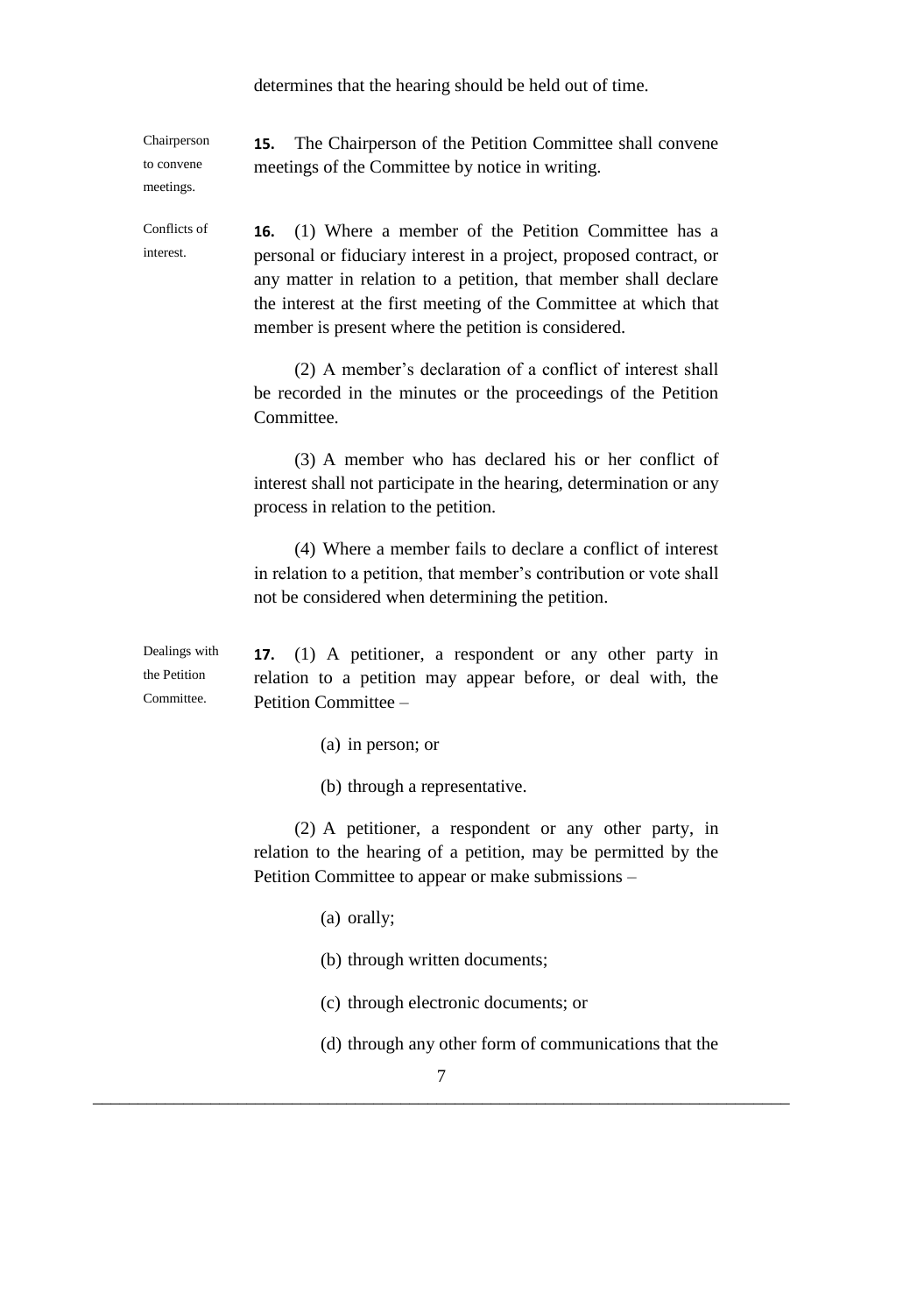| Proceedings<br>to be in<br>writing.        | <b>18.</b> (1) The proceedings of the petition shall be recorded in<br>writing and where they have been recorded using audio<br>equipment or audio-visual equipment they shall be reduced in<br>writing. |
|--------------------------------------------|----------------------------------------------------------------------------------------------------------------------------------------------------------------------------------------------------------|
|                                            | (2) Written copies of the proceedings of the petition shall<br>be provided to the parties upon payment of prescribed fees.                                                                               |
| Decisions of<br>the Petition<br>Committee. | <b>19.</b> (1) The Petition Committee shall make a decision on the<br>petition within seven days of the hearing to consider the<br>petition                                                              |
|                                            | (2) Decisions of the Petition Committee shall be in<br>writing and they may be by consensus or by simple majority<br>vote.                                                                               |
|                                            | (3) Where there's a tie in a vote in relation to a decision<br>of the Petition Committee, the Chairperson shall cast a deciding<br>vote.                                                                 |
|                                            | (4) The decisions of the Petition Committee shall be<br>signed by the members present when the decision was made.                                                                                        |
| Language.                                  | (1) The language of hearings shall be English but where a<br>20.<br>party is unable to communicate in English, the Petition<br>Committee shall provide a translator, at the party's cost.                |
|                                            | (2) A party that asks for translation services shall give<br>reasonable notice to the Petition Committee of at least seven<br>days.                                                                      |
| Records to be<br>kept for six<br>years.    | <b>21.</b> Copies of all records or documents or decisions of the<br>Petition Committee shall be retained by the Committee for at<br>least 6 years.                                                      |
| The Sub-<br><i>judice</i> Rule.            | The Petition Committee may enforce the Sub-judice Rule<br>22.<br>where the circumstances require.                                                                                                        |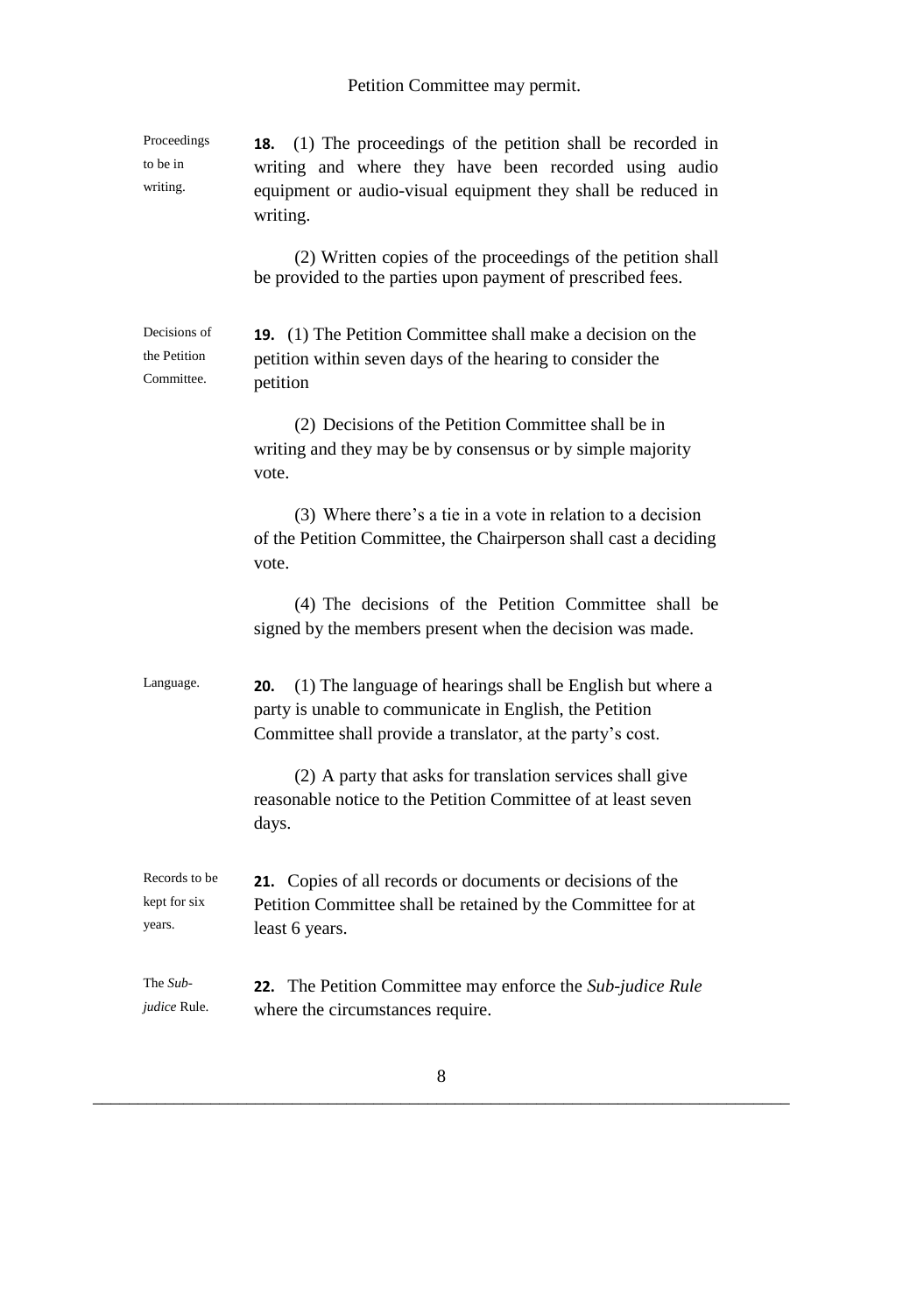| Consolidation.         | 23. The Petition Committee may consolidate two or more<br>petitions made by two or more different petitioners where it<br>deems fit. |
|------------------------|--------------------------------------------------------------------------------------------------------------------------------------|
| Joinder of<br>parties. | <b>24.</b> The Petition Committee may permit a party to be enjoined<br>in a petition where that party shows just cause.              |
| Orders.                | The Petition Committee, in relation to a petition, may<br>25.<br>make the following orders—                                          |
|                        | (a) conservatory orders;                                                                                                             |
|                        | (b) final orders; or                                                                                                                 |
|                        | (c) orders extending stipulated times for any justifiable                                                                            |

reason.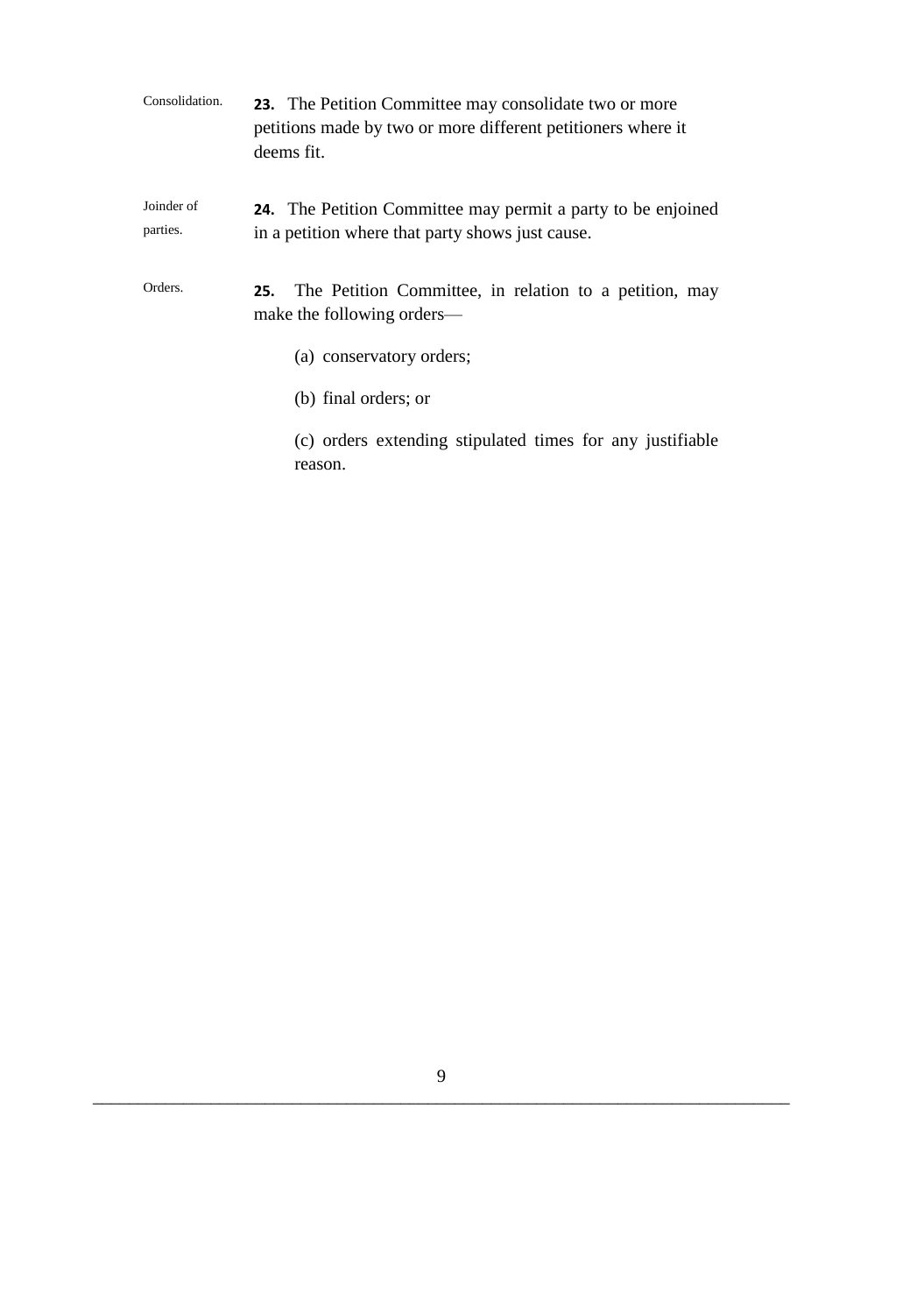#### **FIRST SCHEDULE** Guideline 8.

#### **FORM PC 1**

PETITION NO…………….OF……….….20……...

#### **BETWEEN**

…………………………………………….APPLICANT

#### AND

…………………………………RESPONDENT *(Contracting Authority*)

Request for review of the decision of the…………… (*Name of the Contracting Authority)* of ……………dated the…day of ………….20……….in the matter of Tender No………..…of …………..20…

#### **PETITION NOTICE**

I/We……………………………,the above named Applicant(s), of address: Physical address…………….Fax No……Tel. No……..Email ……………, Country…………… hereby request the Public Private Partnerships Petition Committee to review the whole/part of the above mentioned decision on the following grounds , namely:-

1.

2.

By this memorandum, the Applicant requests the Petition Committee for order or orders that: -

1.

2.

SIGNED ………………(Applicant)

Dated on…………….day of ……………/…20……

# **FOR OFFICIAL USE ONLY**

Lodged with the Secretary Public Private Partnerships Petition Committee on…………day of

………....20….………

# **Petition Committee Secretary**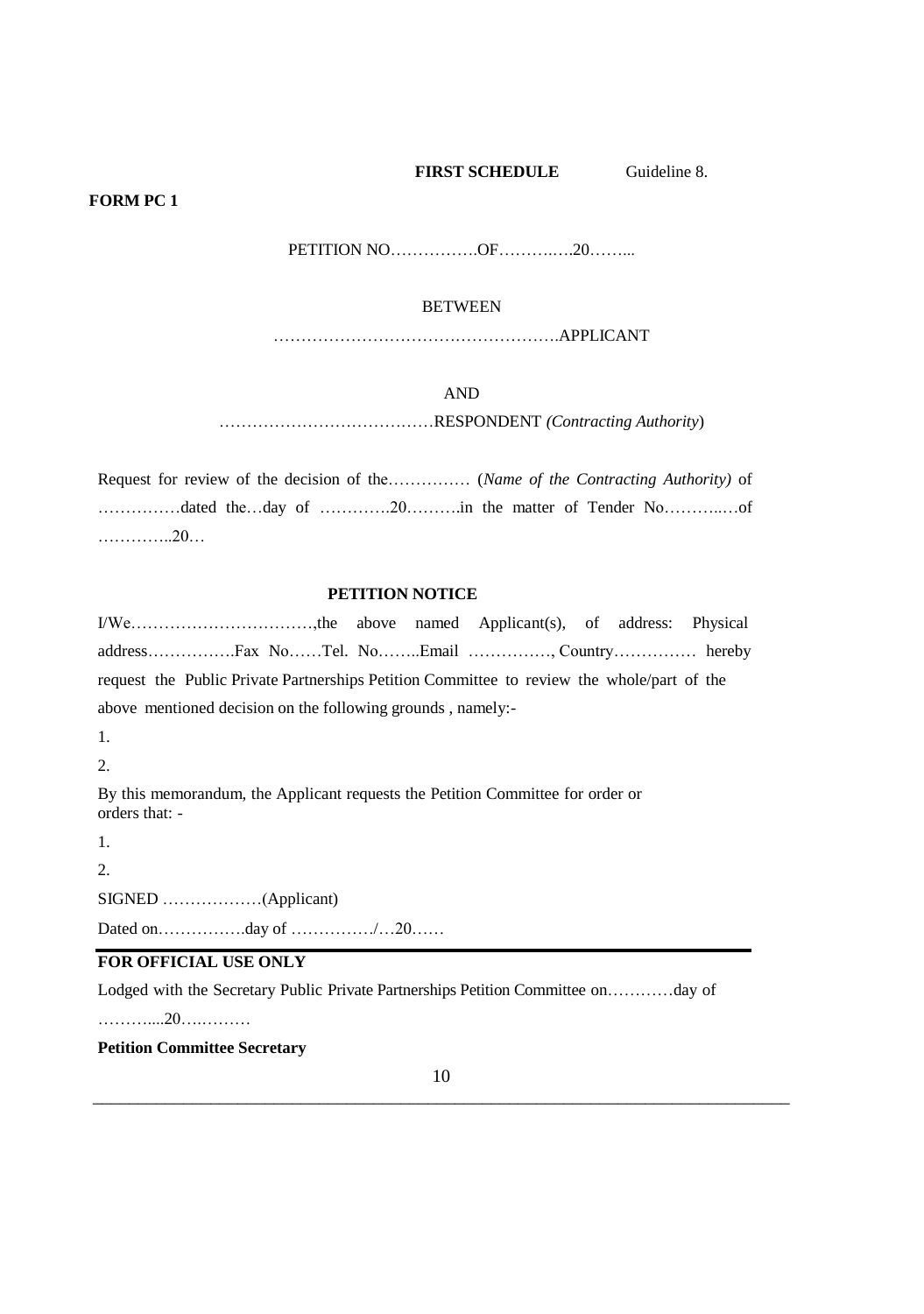# **FORM PC 2**

# REQUEST NO…………….OF………….….20……...

#### **BETWEEN**

| AND. |
|------|
|      |

TO: 1) ………………………………… *(Contracting Authority)* 2) …………………………………..(Applicant)

### **HEARING NOTICE**

Whereas …………..the Applicant herein has instituted a complaint against ……………*(Contracting Authority*) on………. (Date) particulars of which were set out in a Petition served upon you on ………………………

You are hereby required to appear on the…………day of…………20………..at………..am/pm when the complaint against you will be heard by this Petition Committee sitting at

…………………………………

If you fail to appear the Applicant may proceed with the complaint and determination by order of the Petition Committee may be made in your absence.

Dated on the……day of…………….20…………

### **Petition Committee Secretary**